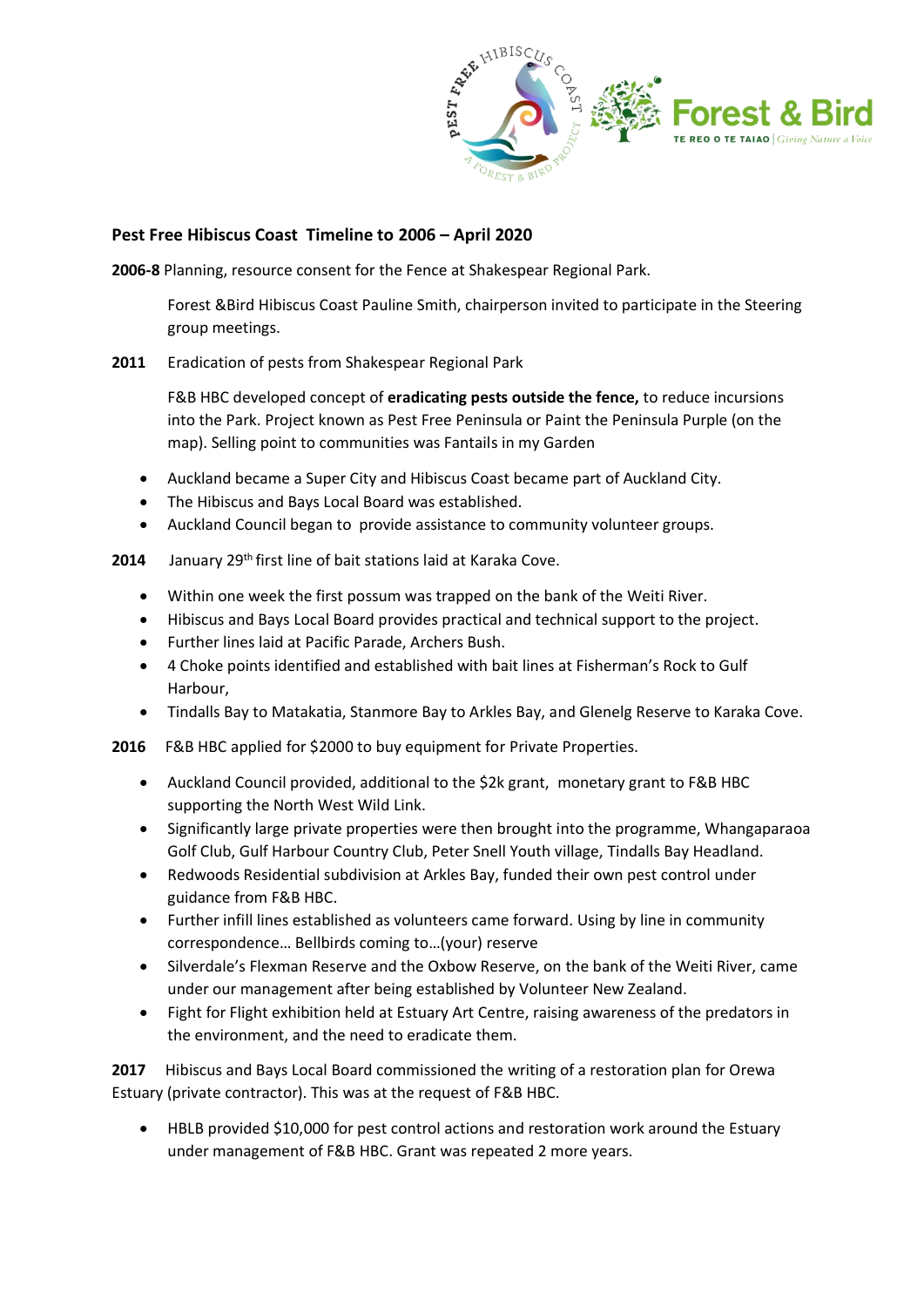- Waders and Wonders Exhibition held the Estuary Art Centre., raising awareness of the Orewa Estuary birdlife.
- Online data recording system build by Paul Wilkinson based on Google Sheets and housed on a Wix website for volunteers. All trap and bait station data now recorded.

**2017-18** Collaboration between restoration groups in the HBLB area, coordinated by the HBLB. A plan was written by the Steering group for this, including F&B HBC (Pauline Smith).

**2018** The Pest Free Peninsula had grown, 60 volunteers and over 1000 bait stations, the committee was struggling to manage the project.

- Forest and Bird National Office provided funding application support to advertise for a paid coordinator.
- Name was changed to **Pest Free Hibiscus Coast** as the project now included Silverdale, Orewa and Hatfields Beach.

**2019** Funding applications successful and job description written, advertised and candidates interviewed resulting in a very successful appointment of Jenny Hanwell, as Pest Free Hibiscus Coast Coordinator, 20 hours per week. Appointment commenced 22 July. Her 2019 contract was for 6 months to 31<sup>st</sup> January 2020.

- HBLB provided \$10,000 for Orewa Estuary and Rhiannon Thomas appointed as the OE coordinator time contract condensed to 6 months. Additional 12 hours per week offset from PFHC funds. To bring better results with more hours per week for a shorter period of time.
- Forest & Bird nationally office receives funding from Foundation North to support conservation projects over 3 years, PFHC allocated funding as the second highest priority project.
- Jenny Hanwell wrote a 3 year Project Plan in consultation with the committee and partners.
- More funding applications, aiming to provide continuity of staffing.
- Pauline Smith awarded the Ti Kouka award by Forest and Bird, presented at the North Island Gathering in November 2019. Continues as Co Chair of the Forest and Bird Hibiscus Coast Branch.
- Backyard trapping begins with trap boxes being built to take home by students at Orewa College, Gulf Harbour School, and at events including Very Coastie Christmas and Pest Free Boaties.
- Backyard trapping recording begins on Trap.NZ
- 7<sup>th</sup> annual bird count undertaken by volunteers in partnership with Massey University.
- 215 new predator control tools (traps and bait stations) activated. Including 90 bait stations at Gulf Harbour Marine Village.
- Gulf Harbour Country Club begin fundraising golf tournaments to benefit the project.
- 20 new volunteers recruited
- Volunteer hours reach 5200 / year.

## **2020**

- January: Successful funding application to Auckland Council RENH grant for the appointment of Hub Activators to catalyse backyard trapping in 2 priority areas on the peninsula.
- Orewa Estuary incorporated into Pest Free Hibiscus Coast Project to enable more effective coordination of work across the project area.